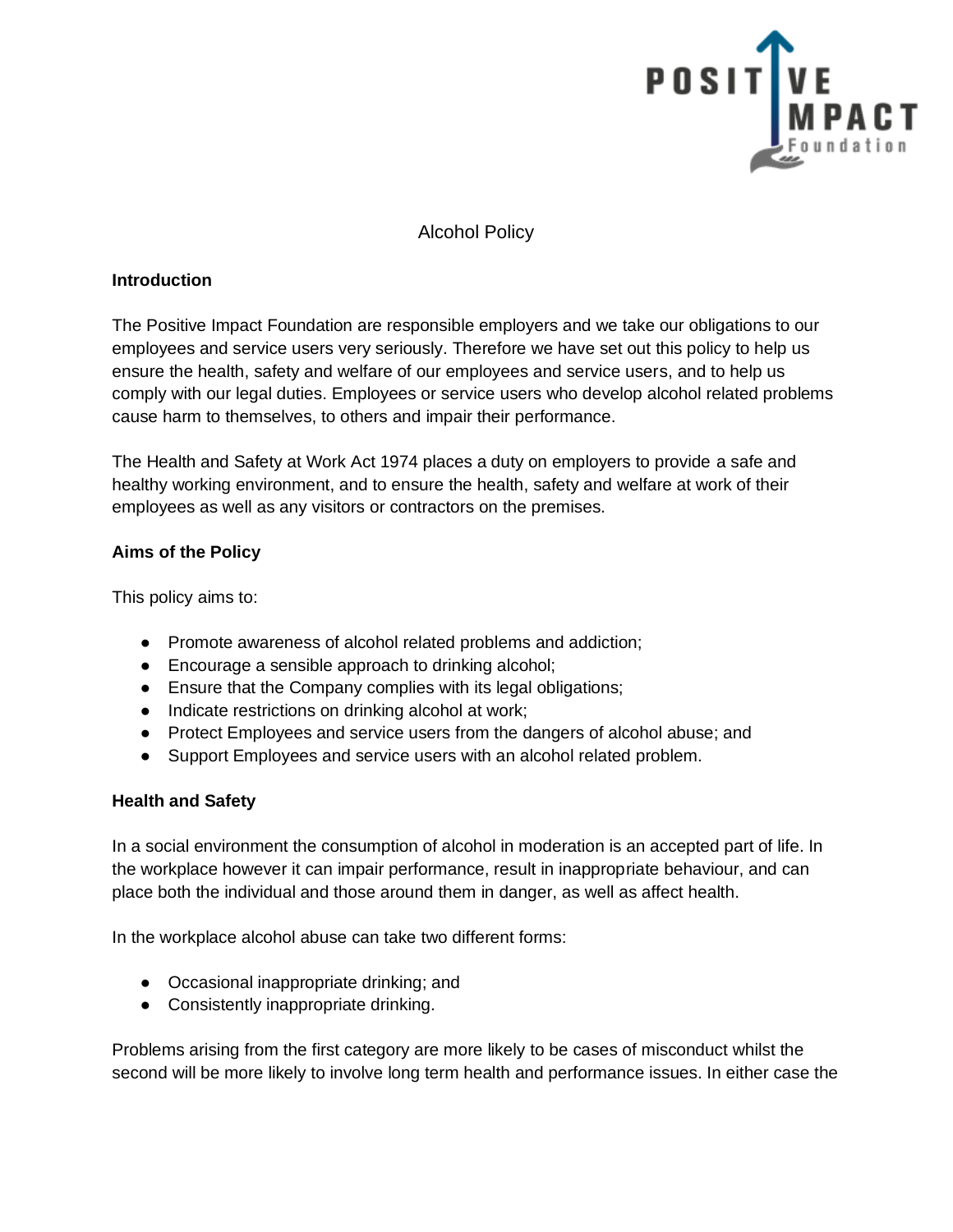

health of the individual employee will be affected and quite possibly the health and safety of those around them.

While it will be clear if an individual is drunk at work, the symptoms of larger scale systematic alcohol abuse may be less obvious. Symptoms of alcohol abuse may include:

- Frequent absences on Mondays and Fridays;
- Unusually high rates of absenteeism;
- Unkempt appearance/Lack of hygiene;
- Spasmodic work patterns and lower productivity; or
- Poor relations with others.

These guidelines also apply to service users as well. While some service users are of a legal age to drink, moderation will be promoted, as well as the risks to health from consumption of alcohol will be explained through appropriate curriculum. Under no circumstances will any service user be permitted to consume alcohol on Company property, or within company of a The Positive Impact Foundation employee. Appropriate education will be put in place to cater to all ages and needs, this will cover the potential detrimental effects alcohol has on themselves and others.

If a service user is on Company property and is in possession of alcohol or any other prohibited substances, The Positive Impact Foundation staff hold the right to remove the substance to safeguard the service user and others on site.

#### **Restrictions on Drinking Alcohol at Work**

- Alcohol must not be consumed in any situation where as a consequence the safety of the individual, colleagues or visitors is put at risk.
- Alcohol must not be consumed in excess [or in sufficient quantities to impinge on the exercise of any individual's duties] when on Company business outside normal working hours, for example when involved in functions or in providing hospitality.
- Employees are not obliged to work with anyone they consider to be incapable through the consumption of alcohol and should immediately report the matter to James Armson/David Strong.
- Employees who are incapable of working through the consumption of alcohol should be immediately removed from duty and the matter reported to James Armson/David Strong.
- Employees will be held to be contributory negligence in the event that whilst on Company business they cause an accident or damage to anyone or anything, and that the incident occurred due to the Employee's consumption of alcohol.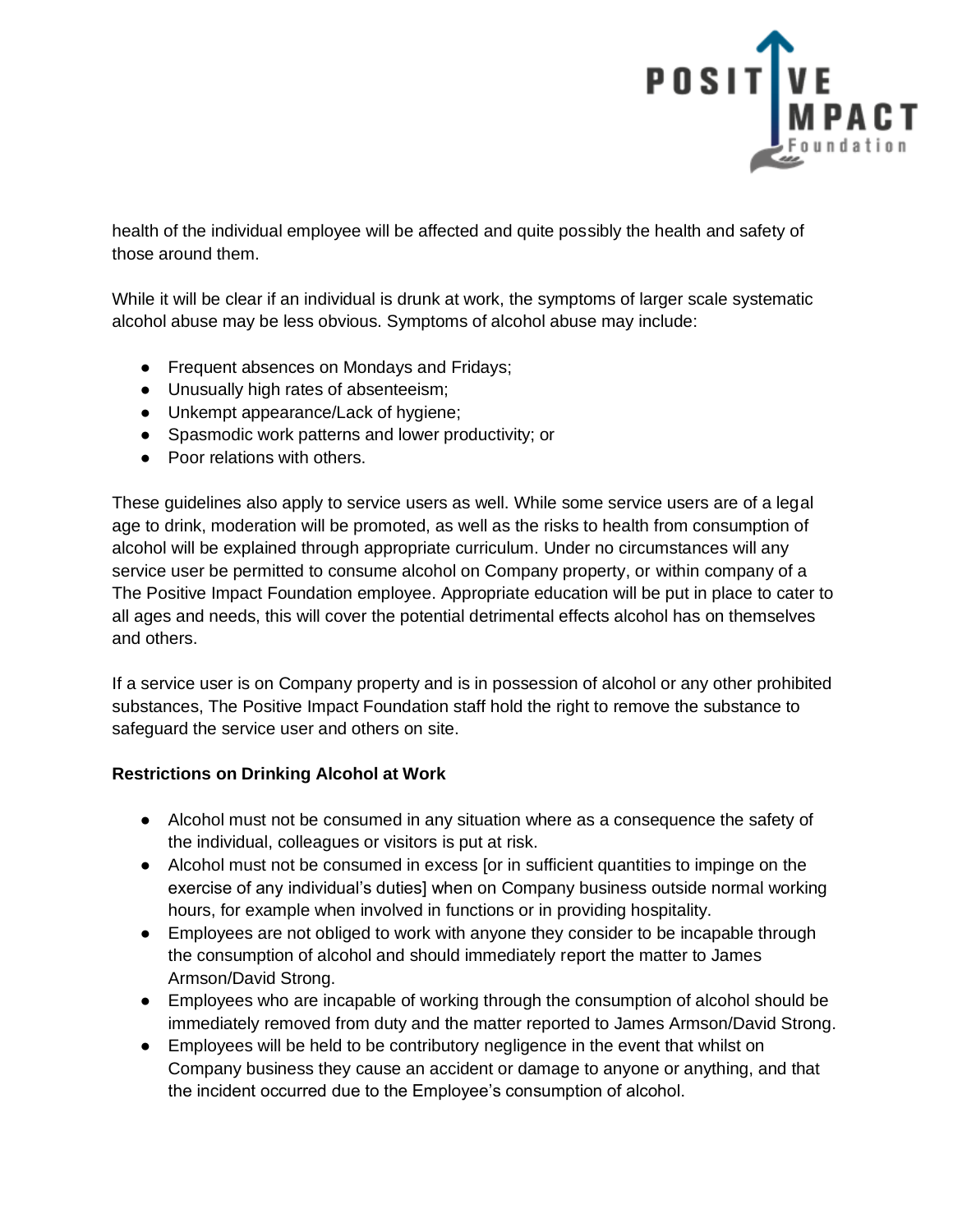

# ● **Disciplinary Action**

Employees who are unfit or otherwise incapable for work through the consumption of alcohol will be liable for disciplinary action, may be found guilty of gross misconduct, and may face summary dismissal.

## **Procedure**

- All information relating to an employee's health including, but not limited to, matters involving alcohol, will be collected, held, and processed in accordance with the Company's [Employee] Data Protection Policy.
- In the event that an employee is diagnosed with an alcohol related problem the Company will treat it as a health matter. However this does not excuse the employee from any of the disciplinary matters that may fall within the scope of the Company disciplinary policy.
- All alcohol related issues will be dealt with in a constructive and sympathetic manner. The individual responsible for all such issues is James Armson who will also provide any interested employees in confidence with details of where to seek more information or help.
- All requests for help or advice will be treated in the strictest confidence and all information gathered as a result will be held in accordance with the Company's [Employee] Data Protection Policy.
- After receiving any appropriate medical reports the Company will provide support to any affected employees. Where an employee agrees to follow a suitable course of action or treatment any disciplinary action may be suspended.
- The Company reserves the right to give affected employees lighter duties at the same rate of pay, or require them to take paid leave if it is deemed appropriate.
- Following effective treatment and in the absence of any disciplinary action the Company will endeavour to return an affected employee to the same role previously fulfilled by the employee [and where this is not possible to a suitable alternative].
- In the event that an employee following successful treatment for an alcohol related problem suffers a relapse the Company [will not make] [is under no obligation to make] provision for any further treatment and the employee in question [will] [may] face summary dismissal.
- If it is considered that the working environment or culture is the cause or a contributor to an alcohol related problem, the Company will take all reasonably practical steps to ensure a reduction of such problems.